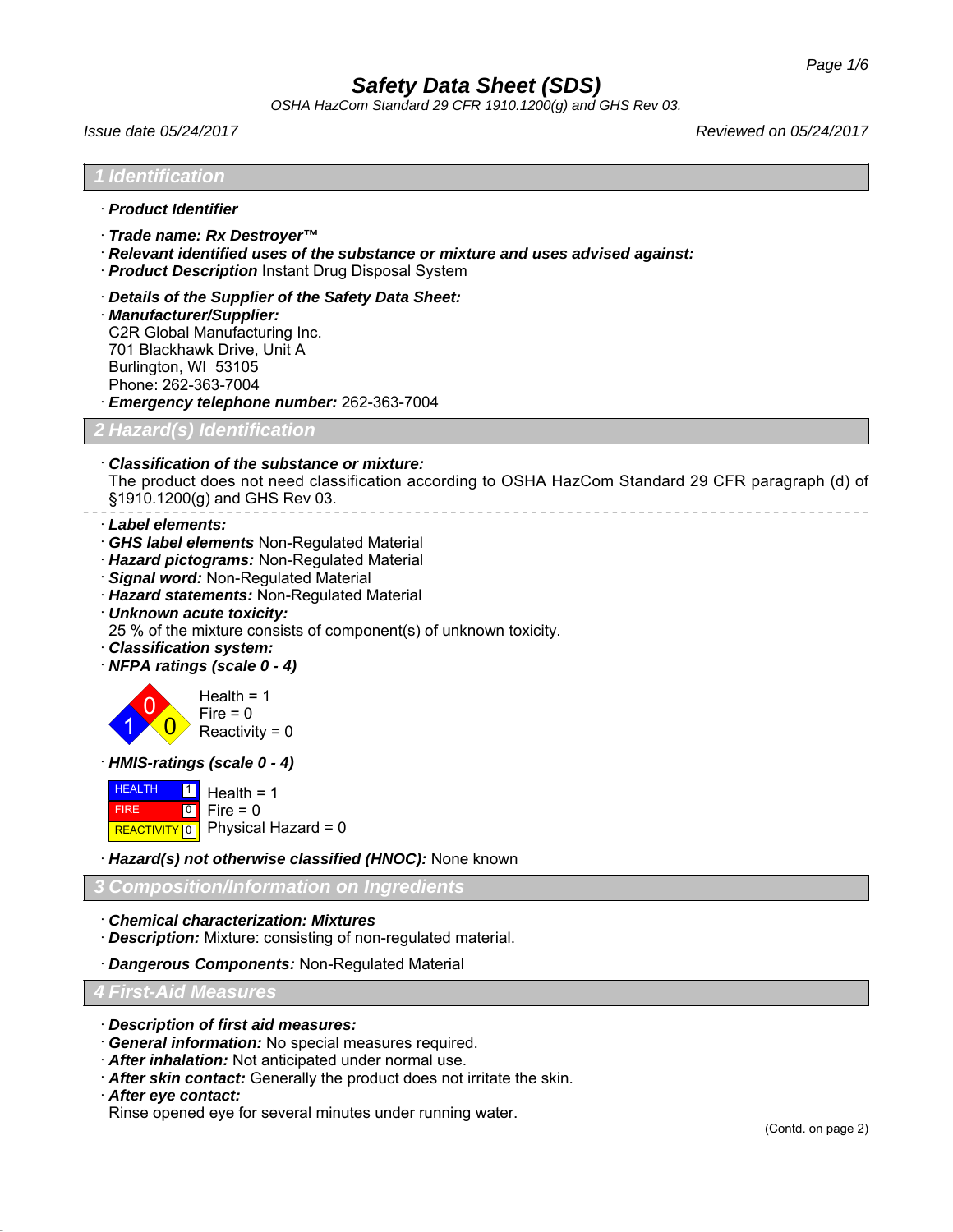*OSHA HazCom Standard 29 CFR 1910.1200(g) and GHS Rev 03.*

*Issue date 05/24/2017 Reviewed on 05/24/2017*

#### *Trade name: Rx Destroyer™*

- If eye irritation occurs, consult a doctor.
- · *After swallowing:* If swallowed and symptoms occur, consult a doctor.
- · *Information for doctor:*
- · *Most important symptoms and effects, both acute and delayed:* No further relevant information available.
- · *Indication of any immediate medical attention and special treatment needed:*
- No further relevant information available.

*5 Fire-Fighting Measures*

- · *Extinguishing media:*
- · *Suitable extinguishing agents:* Use fire fighting measures that suit the environment.
- · *Special hazards arising from the substance or mixture:* No further relevant information available.
- · *Advice for firefighters:*
- · *Protective equipment:*

As in any fire, wear self-contained breathing apparatus pressure-demand (NIOSH approved or equivalent) and full protective gear to prevent contact with skin and eyes.

### *6 Accidental Release Measures*

- · *Personal precautions, protective equipment and emergency procedures:* Not required.
- · *Environmental precautions:* No special measures required.
- · *Methods and material for containment and cleaning up:*

Absorb with liquid-binding material (i.e. sand, diatomite, acid binders, universal binders, sawdust). Dispose of the collected material according to regulations.

· *Reference to other sections:*

See Section 7 for information on safe handling.

See Section 8 for information on personal protection equipment.

See Section 13 for disposal information.

### *7 Handling and Storage*

- · *Handling*
- · *Precautions for safe handling:* No special measures required.
- · *Information about protection against explosions and fires:* No special measures required.
- · *Conditions for safe storage, including any incompatibilities:*
- · *Storage*
- · *Requirements to be met by storerooms and receptacles:* Store in the original container.
- · *Information about storage in one common storage facility:* Not required.
- · *Further information about storage conditions:* None.
- **Specific end use(s):** No further relevant information available.

#### *8 Exposure Controls/Personal Protection*

· *Additional information about design of technical systems:* No further data; see section 7.

· *Control parameters:*

· *Components with occupational exposure limits:*

The product does not contain any relevant quantities of materials with critical values that have to be monitored at the workplace.

- · *Additional information:* The lists that were valid during the creation of this SDS were used as basis.
- · *Exposure controls:*
- · *Personal protective equipment:*
- · *General protective and hygienic measures:*

The usual precautionary measures for handling chemicals should be followed.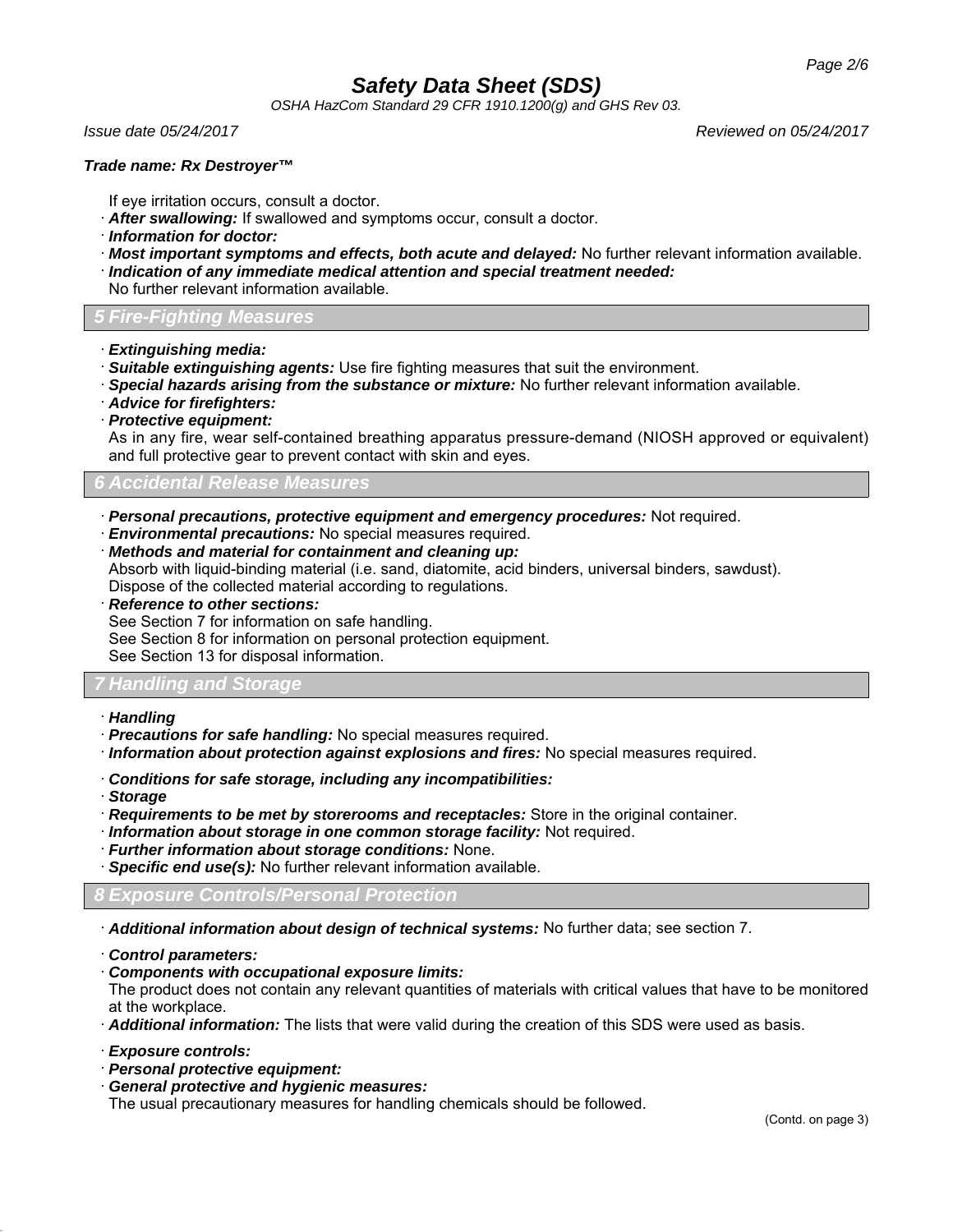*OSHA HazCom Standard 29 CFR 1910.1200(g) and GHS Rev 03.*

#### *Trade name: Rx Destroyer™*

- · *Breathing equipment:* Not required.
- · *Protection of hands:* Not required.
- · *Material of gloves:* Not required.
- · *Penetration time of glove material:* Not applicable.
- · *Eye protection:* Not required.

#### *9 Physical and Chemical Properties*

| Information on basic physical and chemical properties<br><b>General Information</b>                |                                                                                                  |  |  |  |
|----------------------------------------------------------------------------------------------------|--------------------------------------------------------------------------------------------------|--|--|--|
| · Appearance:<br>Form:<br>Color:<br>· Odor:<br>· Odor threshold:                                   | Liquid<br>Not determined.<br>Mild Detergent<br>Not determined.                                   |  |  |  |
| $\cdot$ pH-value @ 20 $\degree$ C (68 $\degree$ F):                                                | 6.5                                                                                              |  |  |  |
| Change in condition<br><b>Melting point/Melting range:</b><br><b>Boiling point/Boiling range:</b>  | $<$ 0 °C (<32 °F)<br>100 °C (212 °F)                                                             |  |  |  |
| · Flash point:                                                                                     | > 100 °C (> 212 °F)                                                                              |  |  |  |
| · Flammability (solid, gaseous):                                                                   | Not applicable.                                                                                  |  |  |  |
| · Ignition temperature:                                                                            |                                                                                                  |  |  |  |
| <b>Decomposition temperature:</b>                                                                  | Not determined.                                                                                  |  |  |  |
| · Auto igniting:                                                                                   | Product is not self-igniting.                                                                    |  |  |  |
| · Danger of explosion:                                                                             | Product does not present an explosion hazard.                                                    |  |  |  |
| · Explosion limits:<br>Lower:<br><b>Upper:</b>                                                     | 0.0 Vol %<br>$0.0$ Vol %                                                                         |  |  |  |
| Vapor pressure @ 20 °C (68 °F):                                                                    | 23 hPa (17 mm Hg)                                                                                |  |  |  |
| $\cdot$ Density @ 20 °C (68 °F):<br>· Relative density:<br>· Vapor density:<br>· Evaporation rate: | 1.004 g/cm <sup>3</sup> (8.378 lbs/gal)<br>Not determined.<br>Not determined.<br>Not determined. |  |  |  |
| · Solubility in / Miscibility with:<br>Water:                                                      | Fully miscible.                                                                                  |  |  |  |
| · Partition coefficient (n-octanol/water): Not determined.                                         |                                                                                                  |  |  |  |
| · Viscosity:<br>Dynamic:<br><b>Kinematic:</b>                                                      | Not determined.<br>Not determined.                                                               |  |  |  |
| · Solvent content:<br><b>Organic solvents:</b><br>Other information:                               | $0.0 \%$<br>No further relevant information available.                                           |  |  |  |
| 0 Stability and Reactivity                                                                         |                                                                                                  |  |  |  |

· *Reactivity:* No further relevant information available.

*Issue date 05/24/2017 Reviewed on 05/24/2017*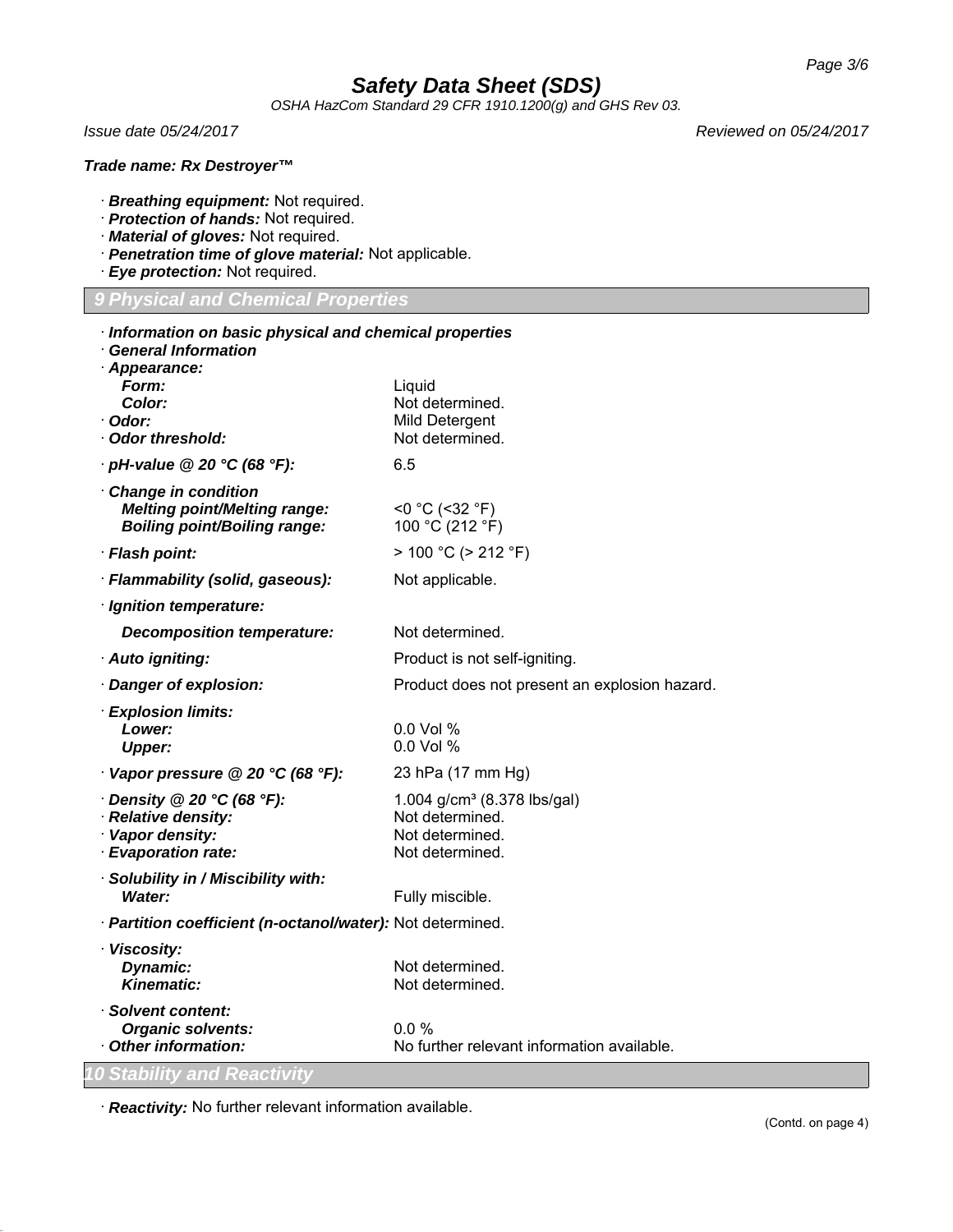*OSHA HazCom Standard 29 CFR 1910.1200(g) and GHS Rev 03.*

*Issue date 05/24/2017 Reviewed on 05/24/2017*

#### *Trade name: Rx Destroyer™*

- · *Chemical stability:* Stable under normal conditions.
- · *Thermal decomposition / conditions to be avoided:* No decomposition if used according to specifications.
- · *Possibility of hazardous reactions:* No dangerous reactions known.
- · *Conditions to avoid:* Heat, flame and ignition sources.
- · *Incompatible materials:* Strong oxidizing agents.
- · *Hazardous decomposition products:* No dangerous decomposition products known.

#### *11 Toxicological Information*

- · *Information on toxicological effects:*
- · *Acute toxicity:*
- · *Primary irritant effect:*
- · *On the skin:* No irritating effect.
- · *On the eye:* No irritating effect.
- · *Additional toxicological information:*

The product is not subject to classification according to internally approved calculation methods for preparations.

When used and handled according to specifications, the product does not have any harmful effects according to our experience and the information provided to us.

#### · *Carcinogenic categories:*

· *IARC (International Agency for Research on Cancer):*

None of the ingredients are listed.

#### · *NTP (National Toxicology Program):*

None of the ingredients are listed.

· *OSHA-Ca (Occupational Safety & Health Administration):*

None of the ingredients are listed.

### *12 Ecological Information*

- · *Toxicity:*
- · *Aquatic toxicity:* No further relevant information available.
- · *Persistence and degradability:* No further relevant information available.
- · *Behavior in environmental systems:*
- · *Bioaccumulative potential:* No further relevant information available.
- · *Mobility in soil:* No further relevant information available.
- · *Additional ecological information:*
- · *General notes:* Not known to be hazardous to water.
- · *Results of PBT and vPvB assessment:*
- · *PBT:* Not applicable.
- · *vPvB:* Not applicable.
- · *Other adverse effects:* No further relevant information available.

*13 Disposal Considerations*

#### · *Waste treatment methods:*

· *Recommendation:*

Recycle or dispose with household trash.

Observe all federal, state and local environmental regulations when disposing of this material.

- · *Uncleaned packagings*
- · *Recommendation:* Disposal must be made according to official regulations.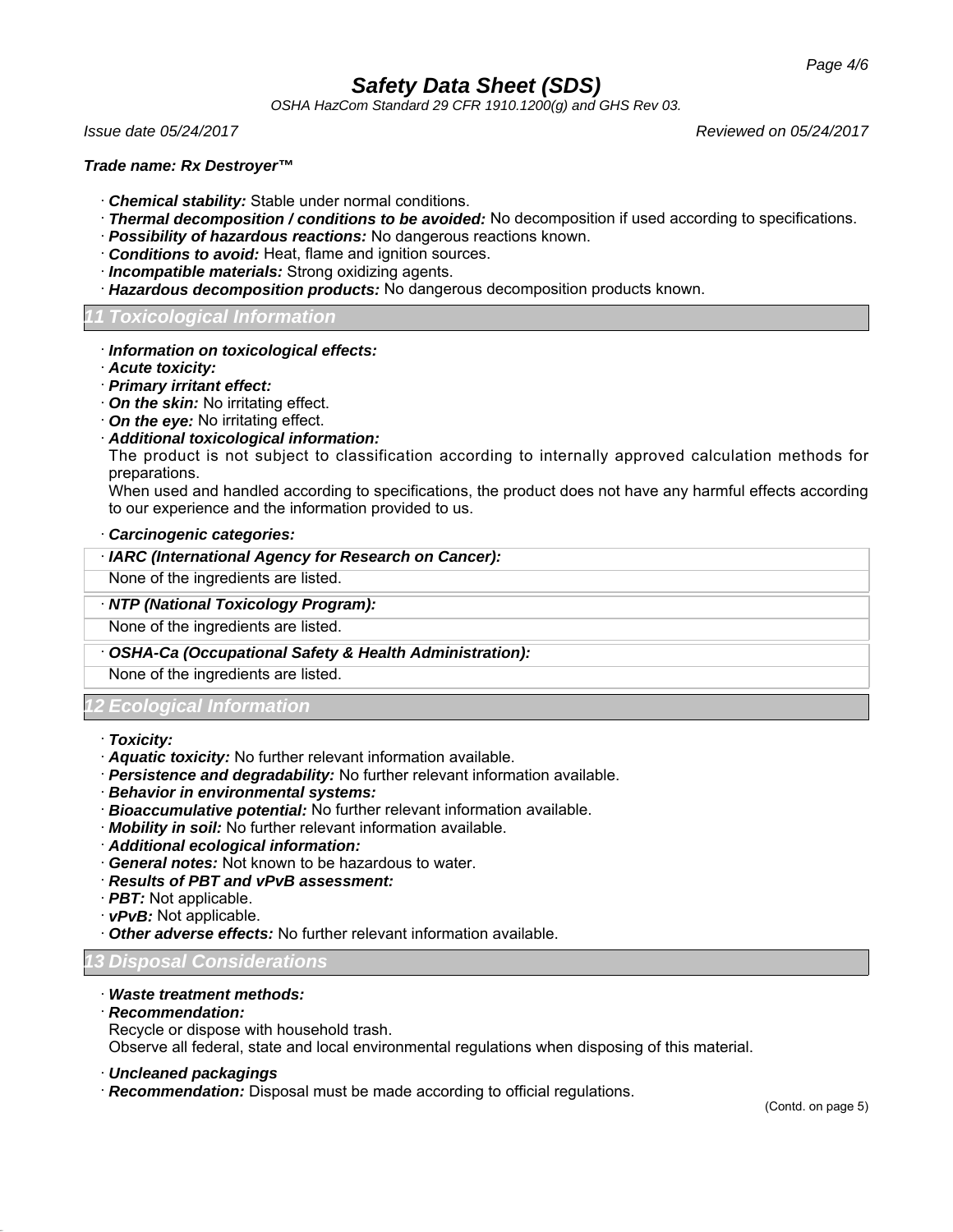*OSHA HazCom Standard 29 CFR 1910.1200(g) and GHS Rev 03.*

*Issue date 05/24/2017 Reviewed on 05/24/2017*

*Trade name: Rx Destroyer™*

· *Recommended cleansing agent:* Water, if necessary with cleansing agents.

| Transport Information                                                                                                                                                                                       |                                                                                        |  |  |
|-------------------------------------------------------------------------------------------------------------------------------------------------------------------------------------------------------------|----------------------------------------------------------------------------------------|--|--|
| · UN-Number:<br>· DOT, ADR/ADN, ADN, IMDG, IATA<br>· UN proper shipping name:<br>· DOT, ADR/ADN, ADN, IMDG, IATA<br>Transport hazard class(es):                                                             | Non-Regulated Material<br>Non-Regulated Material                                       |  |  |
| · DOT, ADR/ADN, ADN, IMDG, IATA<br>Class:<br>· Packing group:<br>DOT, ADR/ADN, IMDG, IATA<br>· Environmental hazards:<br><b>Special precautions for user:</b><br>Transport in bulk according to Annex II of | Non-Regulated Material<br>Non-Regulated Material<br>Not applicable.<br>Not applicable. |  |  |
| <b>MARPOL73/78 and the IBC Code:</b><br>· UN "Model Regulation":                                                                                                                                            | Not applicable.<br>Non-Regulated Material                                              |  |  |
| <b>SARA (Superfund Amendments and Reauthorization):</b><br>· Section 355 (extremely hazardous substances):<br>None of the ingredients are listed.<br>· Section 313 (Specific toxic chemical listings):      |                                                                                        |  |  |
| None of the ingredients are listed.                                                                                                                                                                         |                                                                                        |  |  |
| · TSCA (Toxic Substances Control Act):<br>All ingredients are listed or exempt from listing.                                                                                                                |                                                                                        |  |  |
| California Proposition 65:<br>Chemicals known to cause cancer:<br>None of the ingredients are listed.                                                                                                       |                                                                                        |  |  |
| Chemicals known to cause reproductive toxicity for females:                                                                                                                                                 |                                                                                        |  |  |
| None of the ingredients are listed.<br>Chemicals known to cause reproductive toxicity for males:                                                                                                            |                                                                                        |  |  |
| None of the ingredients are listed.                                                                                                                                                                         |                                                                                        |  |  |
| Chemicals known to cause developmental toxicity:<br>None of the ingredients are listed.                                                                                                                     |                                                                                        |  |  |
| Carcinogenic categories:                                                                                                                                                                                    |                                                                                        |  |  |

## · *EPA (Environmental Protection Agency):*

None of the ingredients are listed.

#### · *TLV (Threshold Limit Value established by ACGIH):*

None of the ingredients are listed.

· *NIOSH-Ca (National Institute for Occupational Safety and Health):*

None of the ingredients are listed.

· *GHS label elements* Non-Regulated Material

· *Hazard pictograms:* Non-Regulated Material